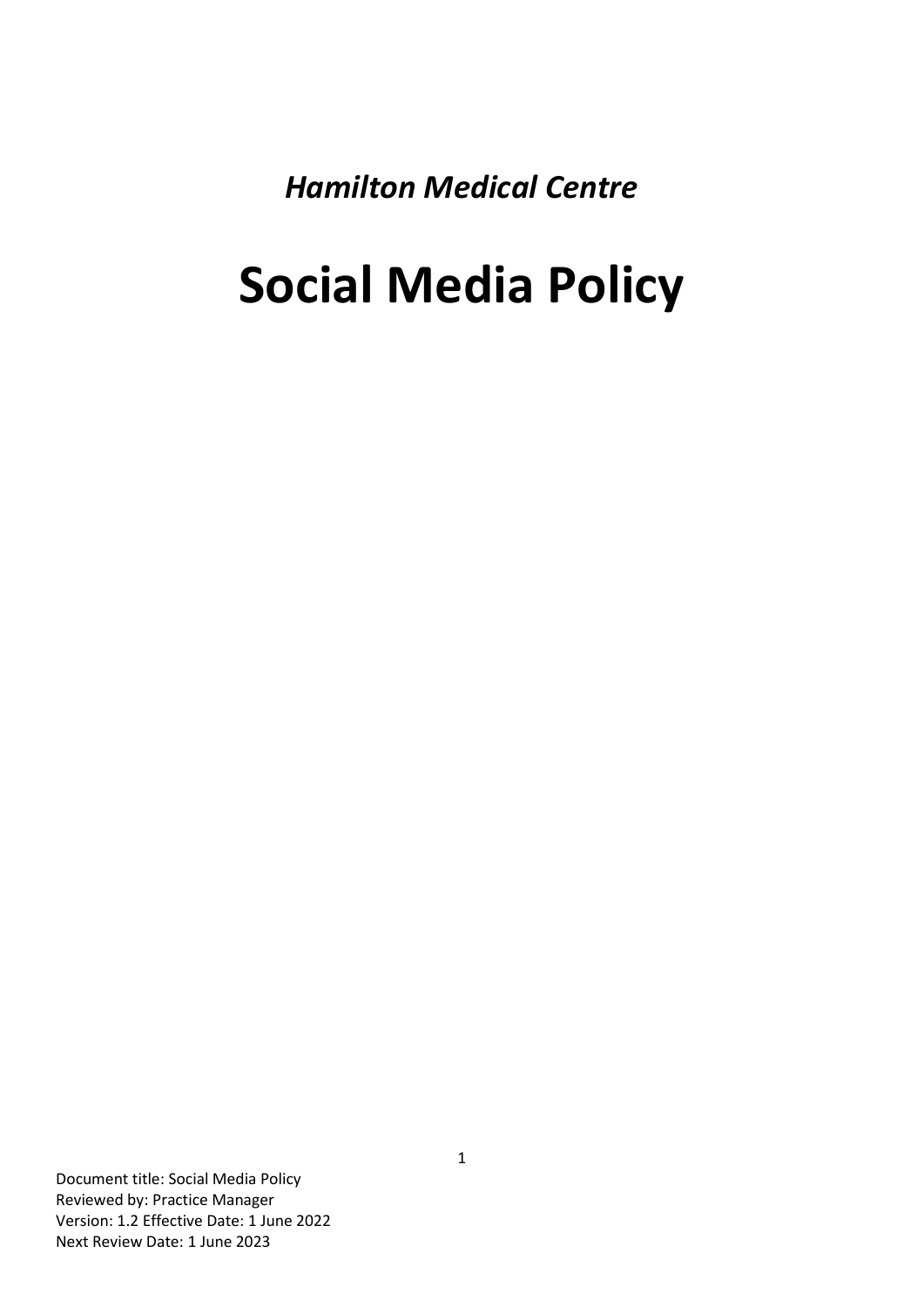# **Hamilton Medical Centre - Social Media Policy**

#### **Social Media Responsible Officer**

Melissa Neave – Practice Manager

#### **Introduction**

This policy provides guidance for general practice on using social media internally and externally. The policy helps identify and mitigate potential risks associated with social media use.

## **Definition**

For the purposes of this policy, 'social media' is online social networks used to disseminate information through online interaction.

#### **Purpose**

Regardless of whether social media is used for business related activity or for personal reasons, the following standards apply to all GPs and practice staff of the practice. GPs and practice staff are legally responsible for their postings online. GPs and staff may be subject to liability and disciplinary action including termination of employment if their posts are found to be in breach of this policy.

# **Use of practice social media accounts**

The practice will appoint a staff member as a social media officer responsible for managing and monitoring the practice's social media accounts. All posts on the practice's social media website must be approved by this staff member. The practice reserves the right to remove any content at its own discretion.

# **When using the practice's social media, practice staff will not:**

a) post any material that:

- i) is unlawful, threatening, defamatory, pornographic, inflammatory, menacing, or offensive
- ii) infringes or breaches another person's rights (including intellectual property rights) or privacy, or misuses the practice's or another person's confidential information (e.g. do not submit confidential information relating to our patients, personal information of staff, or information concerning the practice's business operations that have not been made public)
- iii) is materially damaging or could be materially damaging to the practice's reputation or image, or another individual
- iv) is in breach of any of the practice's policies or procedures.
- b) use social media to send unsolicited commercial electronic messages, or solicit other users to buy or sell products or services or donate money
- c) impersonate another person or entity (for example, by pretending to be someone else or another practice employee or other participant when you submit a contribution to social media) or by using another's registration identifier without permission
- d) tamper with, hinder the operation of, or make unauthorised changes to the social media sites
- e) knowingly transmit any virus or other disabling feature to or via the practice's social media account, or use in any email to a third party, or the social media site
- f) attempt to do or permit another person to do any of these things:
	- i) claim or imply that you are speaking on the practice's behalf, unless you are authorised to do so
		- ii) disclose any information that is confidential or proprietary to the practice, or to any third party that has disclosed information to the practice.
- g) be defamatory, harassing, or in violation of any other applicable law
- h) include confidential or copyrighted information (e.g. music, videos, text belonging to third parties)
- i) violate any other applicable policy of the practice.

#### **Monitoring social media sites**

Document title: Social Media Policy Reviewed by: Practice Manager Version: 1.2 Effective Date: 1 June 2022 Next Review Date: 1 June 2023